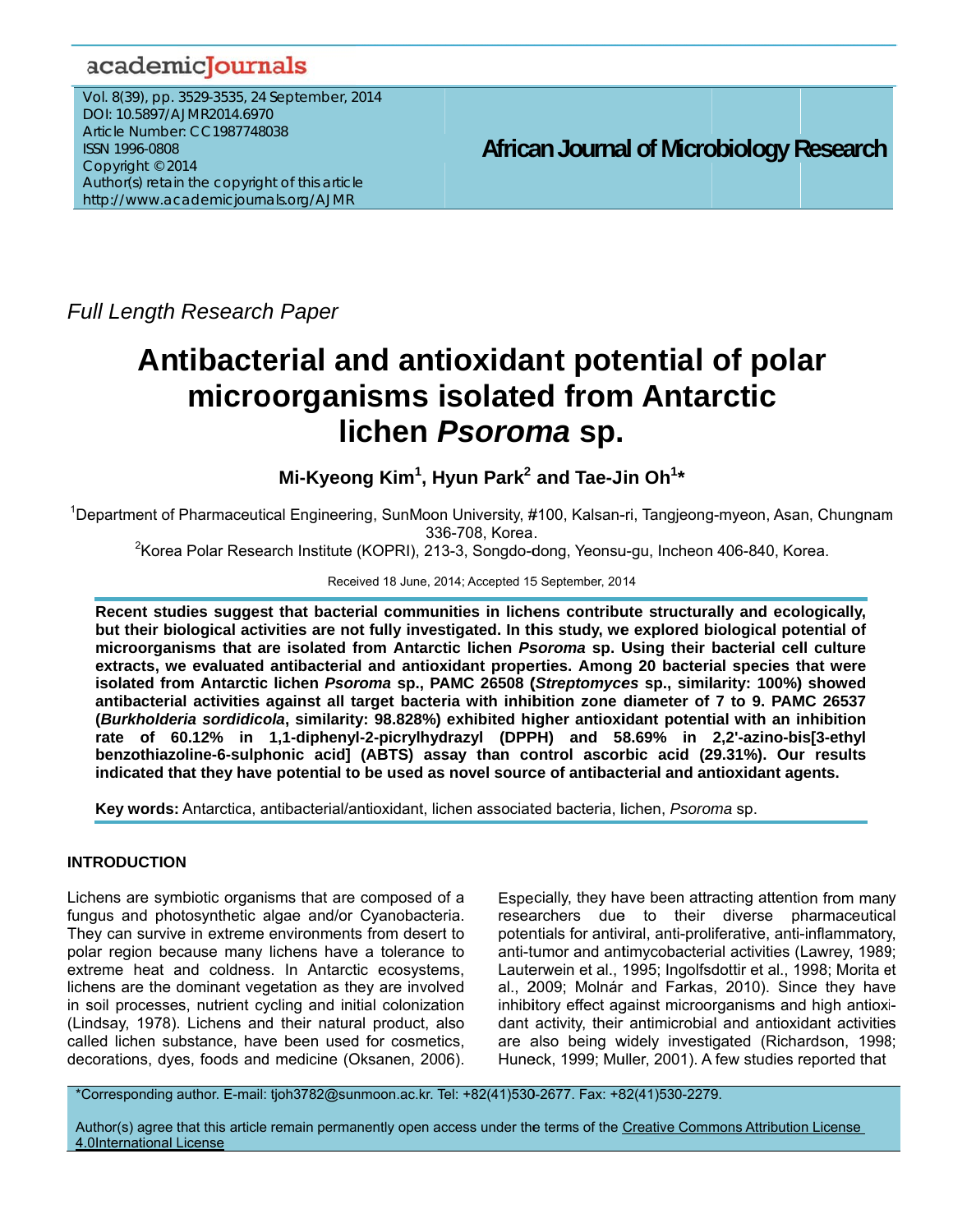lichen from polar region also have antibacterial and antioxidant activities (Paudel et al., 2008; Paudel et al., 2010; Bhattarai et al., 2013). In general, lichen substances come from the mycobiont (Stocker-Wörgötter, 2008; Luo et al., 2011).

Recent molecular studies showed that diverse bacteria are present in lichens, by the ribosomal internal transcribed spacer polymorphism and *in situ* hybridization analysis (Cardinale et al., 2006, 2008). Another research group also analyzed and compared their structure and compositions of associated bacterial communities of some lichen species, by using combined microscopic and molecular techniques (Grube et al., 2008). Despite those studies, biological activities of lichen, especially the Antarctic *Psoroma* sp. have not been studied yet, and biological activities of bacterial communities in Antarctic lichen *Psoroma* sp. are still unknown. In our previous studies, we screened 14 bacterial isolates from Arctic lichens such as *Cladonia* sp., *Umbilicaria* sp. and *Stereocaulon* sp., and antibacterial activities of these 14 bacterial isolates were determined against Gram-positive and negative clinical microorganisms (Kim et al., 2012a, 2013a). They also showed much better antioxidant activity than control ascorbic acid (Kim et al., 2012b, 2013b). The aim of this study, therefore, was to screen the antibacterial properties and antioxidant properties of 20 bacterial isolates from Antarctic lichen *Psoroma* sp. and to study this lichen as a novel source for the lichen substance.

# **MATERIALS AND METHODS**

#### **Collection and identification of lichen samples**

The samples of lichen *Psoroma* sp. were collected in Barton Penninsula, King Geroge Island, South Shetland Island, and Antarctica (62.22 ' S/ 58.78 ' N) by Korean Polar Research Institute (KOPRI). They were transferred at room temperature and stored at -20°C until further use. The bacterial isolates were deposited in polar and alpine microbial collection (PAMC).

#### **Screening of microorganisms associates with lichen**

A fragment from a lichen thallus was separated by sterilized scissors or knife. Sterilized 0.85% NaCl solution was added, followed by vortexing for 10 min. After discarding the solution, the above steps were repeated. The tissue was subsequently broken with mortar in sterilized 0.85% NaCl solution. After spreading the tissue on malt extract-yeast extract (MY) agar media, international *Streptomyces* project (ISP) media, and Reasoner's 2A (R2A) agar, it was incubated at 10°C for 15 to 21 days. To obtain pure single colony, subculturing was repeated three times, and it was preserved at -80°C in 20% glycerol. The obtained bacterial isolates were identified by their 16S rRNA gene sequences analysis. The 16S rRNA gene was amplified from a single colony of pure culture with two universal primers, 27F; 5'-AGA GTT TGA TCM TGG CTC AG-3' and 1492R; 5'-GGT TAC CTT GTT ACG ACT T-3', as described by Lane (1991). PCR was carried out with 25 μl reaction mixtures containing 1X PCR reaction buffer, 200 μM of dNTPs, 0.2 μM of each primer, a single colony as a template, and 1 unit of *Taq* DNA polymerase (In-Sung Science, Suwon, Korea). The PCR procedure

included an initial denaturing step at 95°C for 5 min, 30 cycles of amplification (95°C for 30 s, 56°C for 30 s and 72°C for 30 s), and a final extension step at 72°C for 5 min. The PCR products were purified using the AccuPrep PCR purification Kit (Bioneer, Korea) and sequenced with the same primer used for PCR amplification. The sequence of the 16S rRNA gene was compared with that of type strains available in the database to find closely related species. All sample numbers were given by PAMC in KOPRI.

#### **Culture and extraction of bacterial isolates**

A total of five bacterial isolates were culture in 50 ml of MY, ISP and R2A liquid media at 15°C for 10 to 15 days. The culture broth was added to double volume of ethyl acetate which was analytical grade (Daejeong, Korea). Extraction was performed individually to each solvent at room temperature, and then, the layer of culture media was discarded after 2 h. The solvent layer was concentrated using rotary evaporator, and the obtained dried crude extract was dissolved in 500 μl of ethyl acetate.

#### **Evaluation of antimicrobial activities**

#### *Test microorganisms*

Ethyl acetate extracts were tested against 3 Gram-positive bacteria: *Staphylococcus aureus* (KCTC 1928), *Bacillus subtilis* (KCTC 1918) and *Micrococcus luteus* (KCTC 1915), and 3 Gram-negative bacteria: *Escherichia coli* (KCTC 2441), *Pseudomonas aeruginosa* (KCTC 1637), and *Enterobacter cloacae* (KCTC 1685). They were purchased from the Korean Collection for Type Cultures (KCTC) and Korea Research Institute of Bioscience and Biotechnology (KRIBB, Daejeon, Korea). All bacterial isolates were kept on Luria-Bertani (LB; trypton 10.0 g, yeast extract 5.0 g, NaCl 10.0 g, distilled water 1.0 L, pH 7.2) at 4°C.

# **Paper disk diffusion test**

Paper disk diffusion test was performed according to Bauer et al. (1966) with some modifications, and all of the reagents were purchases from Difco (USA). Bacterial cells were standardized to 0.5 McFarland, and mixed with soft agar (0.04 g/ml), and 9 ml of this mixture was inoculated onto Mueller-Hinton agar plate. Then, each extract was loaded into paper disks (6 mm in diameter, ADVANTEC, Japan) and transferred onto the plates inoculated with the bacterial strains. Disks loaded with the ethyl acetate were used as a control. All inoculated culture plates were incubated at 37°C, and the inhibition zones of bacterial growth were measured after 12 to 18 h. All experiments were done twice and were compared with the control.

#### **Evaluation of antioxidant activities**

#### *Total phenolic contents (TPC) and total flavonoid contents (TFC) test*

The total phenolic content was evaluated by the Folin-Ciocalteu reagent according to the method of Slinkard and Singleton (1977) with some modifications, and all the chemical reagents were purchased from Sigma-Aldrich (USA). After the final reaction mixture was incubated for 30 min at room temperature, the absorbance was determined at 760 nm. Gallic acid was used as the positive control, and the reaction mixture without the extract was used as the negative control. The concentration of TPC was expressed in micrograms of gallic acid equivalent(GAE) per milligram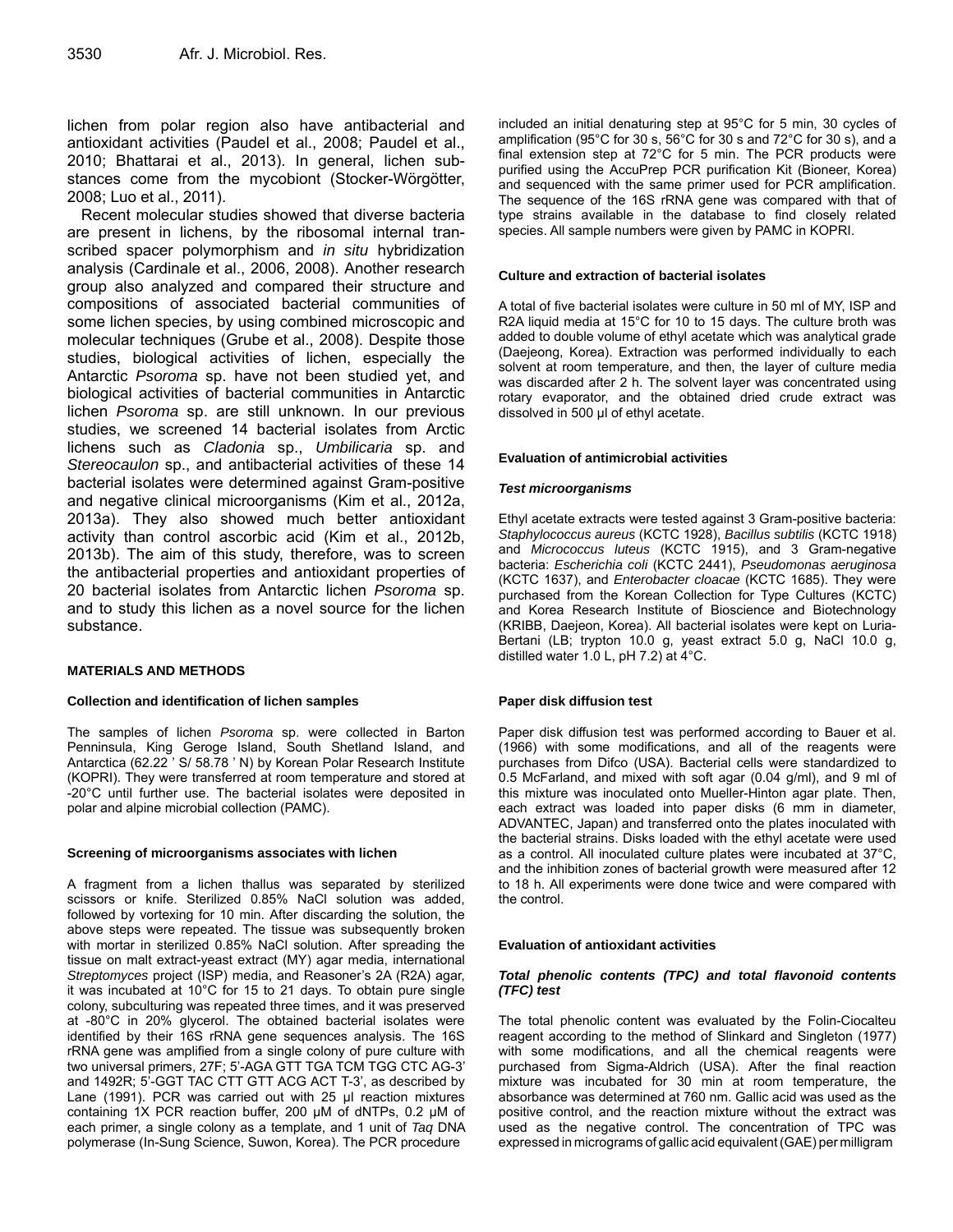milligram of bacteria culture extract. Total flavonoid contents were evaluated by colorimetric method as described previously (Zhishen and Mengcheng, 1999). The 500 μl of lichen-bacterial culture extracts was taken, and 1.5 ml of distilled water was added to it, which was subsequently mixed with  $0.15$  ml of 5% NaNO<sub>2</sub> solution. After 6 min of incubation,  $10\%$  AICI<sub>3</sub> solution was added and incubated for 6 min. Then, 2 ml of 4% NaOH solution was added to the mixture, and distilled water was added until the set final volume was reached at 5 ml. After 15 min at room temperature, the absorbance was measured at 510 nm using a spectrophotometer (Biochrome, USA). Catechin was used as a standard compound for the quantification of total flavonoids. All the values were expressed as g catechin equivalent (CE) per 100 g of extract. A single extract was measured three times.

# *Free radical scavenging activity using DPPH and ABTS*

The free radical scavenging activity of the extract was measured by 1,1-diphenyl-2-picrylhydrazyl (DPPH) and 2,2'-azino-bis[3-ethyl benzothiazoline-6-sulphonic acid] (ABTS) reagents, and they were purchased from Sigma-Aldrich (USA). The DPPH free-radical scavenging activity of the 5 extract was determined by the method of Blois (1958) with some modifications. The reaction mixture was incubated for 30 min at room temperature. The absorbance was measured at 517 nm using a UV-Visible spectrophotometer. The reason why we used ascorbic acid instead of synthetic antioxidant (butylated hydroxyanisole, BHA; butylated hydroxytoluene, BHT; and tertiary butylhydroquinone, TBHQ) is because our extract comes from bacteria in natural lichen (Grice, 1996; Thadhani et al., 2011). The ABTS assay is also frequently used to measure antioxidant activities. The procedure followed the method of Arnao et al. (2010) with some modifications. The reaction mixture was incubated for 30 min at room temperature, after which, the absorbance was measured at 734 nm using a UV Visible spectrophotometer. Ascorbic acid of 1 mM was used as positive control, and pure solvents without the test sample were taken as a negative control in both DPPH and ABTS assay. A single extract were measured three times. Free radical scavenging activity was described as the inhibitory percentage of DPPH. ABTS was calculated according to the following equation:

Scavenging activity (%) =  $[1 - (Abs sample/Abs control)] \times 100$ 

# *Ferric reducing antioxidant power (FRAP) assay*

The FRAP assay was carried out according to the modified Benzie and Strain (1996) method and all of chemical reagents were purchased from Sigma-Aldrich (USA). The 900 μl of FRAP reagent, freshly prepared and warmed at 37°C, was mixed with 90 μl of distilled water and 10 μl of extract in different concentrations. The FRAP reagent contained 2.5 ml of a 10 mM 2,4,6-tripyridyl-striazine (TPTZ) solution in 40 mM HCl, 2.5 ml of 20 mM FeCl $_3$  $6H_2O$ , and 25 ml of 0.3 mM acetate buffer pH 3.6. Absorbance was measured at the 593 nm using a UV/Vis spectrophotometer. Temperature was maintained at 37°C. The readings at 30 min were selected for calculation of FRAP values.

# **RESULTS AND DISCUSSION**

# **Screening for antibacterial potential of 20 lichenassociated microorganisms**

A total of 20 bacteria were isolated from Antarctic lichen *Psoroma* sp., and they were identified by their 16S rRNA

gene sequence analysis as shown in Table 1. It was found that the morphological and biological characteristics of the 20 bacteria were somewhat different (data not shown). Although Hidalgo group (1993) reported that pannarin, isolated from *Psoroma pallidum*, had antioxidant activity, there is no study on microbial communities and biological activity from lichen *Psoroma*. To evaluate the antibacterial potential, the paper disk diffusion test was carried out, and some of the 20 bacterial symbionts showed antibacterial activities against Gram-positive/ negative bacteria containing *S. aureus*, *B. subtilis*, *M. luteus*, *E. cloacae*, *P. aeruginosa* and *E. coli* (Table 2). The zone of inhibition diameter ranged from 7 to 11 mm, and PAMC 26508 (*Streptomyces* sp., 100% similarity) especially had antibacterial activity against all of the 6 target bacteria. PAMC 26554 (*Hymenobacter* sp., 94.661% similarity) and PAMC 26517 (*Paenibacillus* sp., 93.523% similarity) showed strongest activity against *E. coli* (11 mm) and *E. cloacae* (11 mm), respectively. All these tested strains are known as clinical isolates related to human diseases. Although there are several strong antibiotics, our results indicated that bacterial isolates from *Psoroma* sp. have the potential to be a source or a starting point for the studies on their biological compounds and treatment of related diseases.

# **Screening for antioxidant potential of 20 lichenassociated microorganisms**

Many publications on the antioxidant activities of lichen have been reported (Behera et al., 2005; Gulluce et al., 2006; Stocker-Wörgötter, 2008; Kosanic et al., 2011; Luo et al., 2011). However, most of them used lichen or their fungal symbionts as study resource. The fact that bacterial symbionts are also present in lichen and that they contribute to lichen structurally and ecologically are previously demonstrated (Gonzalez et al., 2005; Cardinale et al., 2006, 2008; Grube et al., 2008), but biological activity of bacterial symbionts are still unexplored. Thus, we evaluated antioxidant potential of bacterial symbionts. In general, antioxidant activities are dependent on their phenolic contents and/or flavonoids contents (Gardner et al., 2000; Pietta, 2000; Halvorsen et al., 2002). Thus, we carried out TPC and TFC assay (Table 3).

TPC value ranged from 1.93 (PAMC 26557, *Rhodanobacter* sp., 97.648% similarity) to 21.01 (PAMC 26505, *Rhodanobacter* sp., 98.371% similarity) microgram of GAE per milligram of extract, and TFC value ranged from 0.73 (PAMC 26508, *Streptomyces* sp., 100% similarity) to 26.79 (PAMC 26505, *Rhodanobacter* sp., 98.371% similarity) microgram of CE per milligram of extract. Because PAMC 26505 (*Rhodanobacter* sp.) had high value of TPC and TFC among our extracts, we expected it to have the strongest antioxidant activities.

PAMC 26537 (*Burkholderia sordidicola*, 98.828% similarity) showed 60.12 and 58.69% which are the highest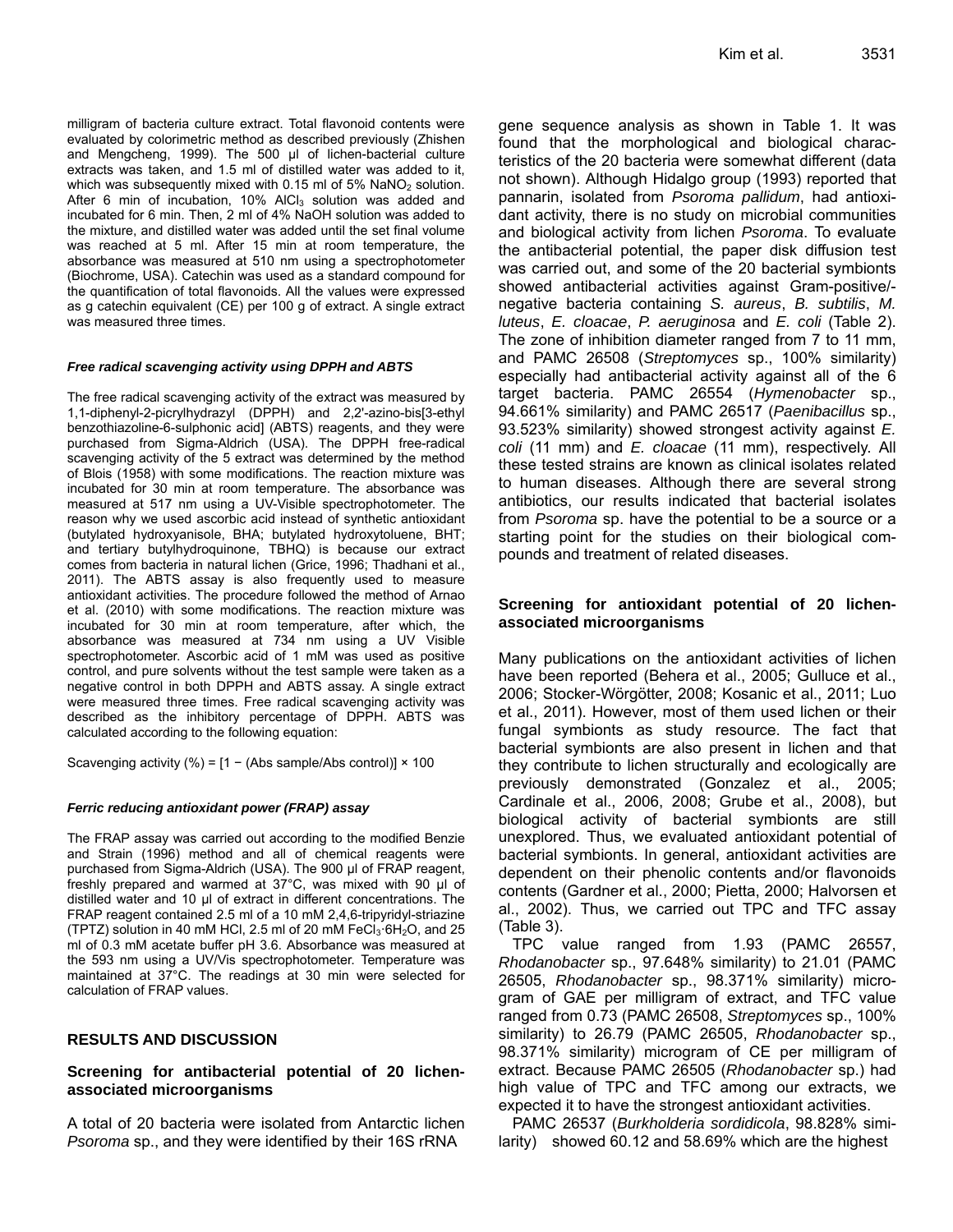| PAMC no. | <b>Bacterial species</b><br>(Closest strain) | 16S rRNA sequence<br>Similarity (%) | <b>Isolation media</b> |  |
|----------|----------------------------------------------|-------------------------------------|------------------------|--|
| 26505    | Rhodanobacter sp.                            | 98.371                              | R <sub>2</sub> A       |  |
| 26506    | Burkholderia sordidicola                     | 98.904                              | R <sub>2</sub> A       |  |
| 26507    | Burkholderia sordidicola                     | 98.921                              | R <sub>2</sub> A       |  |
| 26508    | Streptomyces sp.                             | 100                                 | R <sub>2</sub> A       |  |
| 26509    | Burkholderia sp.                             | 98.534                              | <b>MY</b>              |  |
| 26510    | Burkholderia sordidicola                     | 98.928                              | <b>MY</b>              |  |
| 26515    | Rhodanobacter sp.                            | 97.771                              | R <sub>2</sub> A       |  |
| 26517    | Paenibacillus sp.                            | 93.523                              | R <sub>2</sub> A       |  |
| 26518    | Rhodanobacter sp.                            | 98.081                              | R <sub>2</sub> A       |  |
| 26519    | Rhodanobacter sp.                            | 98.076                              | R <sub>2</sub> A       |  |
| 26537    | Burkholderia sordidicola                     | 98.828                              | R <sub>2</sub> A       |  |
| 26538    | Rhodanobacter sp.                            | 97.648                              | <b>MY</b>              |  |
| 26551    | Rhodanobacter sp.                            | 97.771                              | R <sub>2</sub> A       |  |
| 26552    | Rhodanobacter sp.                            | 97.751                              | R <sub>2</sub> A       |  |
| 26554    | Hymenobacter sp.                             | 94.661                              | R <sub>2</sub> A       |  |
| 26555    | Frigoribacterium sp.                         | 97.545                              | R <sub>2</sub> A       |  |
| 26556    | Sphingomonas sp.                             | 97.175                              | R <sub>2</sub> A       |  |
| 26557    | Rhodanobacter sp.                            | 97.648                              | MY                     |  |
| 26561    | Sphingomonas sp.                             | 97.118                              | R <sub>2</sub> A       |  |
| 26633    | Burkholderia sp.                             | 98.491                              | <b>ISP</b>             |  |

**Table 1.** Microorganisms isolated from the Antarctic lichen *Psoroma* sp.

**Table 2.** Antibacterial properties of microorganisms isolated from Antarctic lichen *Psoroma* sp.

| <b>Sample</b> | <b>Gram positive</b> |                    |           | <b>Gram negative</b> |               |         |
|---------------|----------------------|--------------------|-----------|----------------------|---------------|---------|
| no.           | S. aureus            | <b>B.</b> subtilis | M. luteus | E. cloacae           | P. aeruginosa | E. coli |
| 26505         |                      |                    |           |                      |               |         |
| 26506         |                      |                    |           |                      |               |         |
| 26507         |                      |                    |           |                      |               |         |
| 26508         |                      | 8                  |           |                      |               | 9       |
| 26509         |                      |                    |           |                      |               |         |
| 26510         |                      |                    |           |                      |               |         |
| 26515         |                      |                    |           |                      |               |         |
| 26517         | 9                    | 8                  |           | 11                   |               |         |
| 26518         |                      |                    |           |                      |               |         |
| 26519         |                      |                    |           |                      |               |         |
| 26537         |                      |                    |           |                      |               |         |
| 26538         |                      | g                  |           |                      | 8             | 8       |
| 26551         |                      | 8                  |           |                      | 8             | 9       |
| 26552         |                      |                    |           |                      |               |         |
| 26554         | 9                    | 8                  |           |                      |               | 11      |
| 26555         | 8                    | 8                  | 10        |                      |               |         |
| 26556         |                      |                    |           |                      |               |         |
| 26557         |                      |                    |           |                      |               |         |
| 26561         |                      |                    |           |                      |               |         |
| 26633         |                      | 8                  |           |                      | 8             | 9       |

The property was expressed as inhibition zone diameter in mm and '-' indicates no sensitivity against target bacteria. All values are expressed as mean (n=3).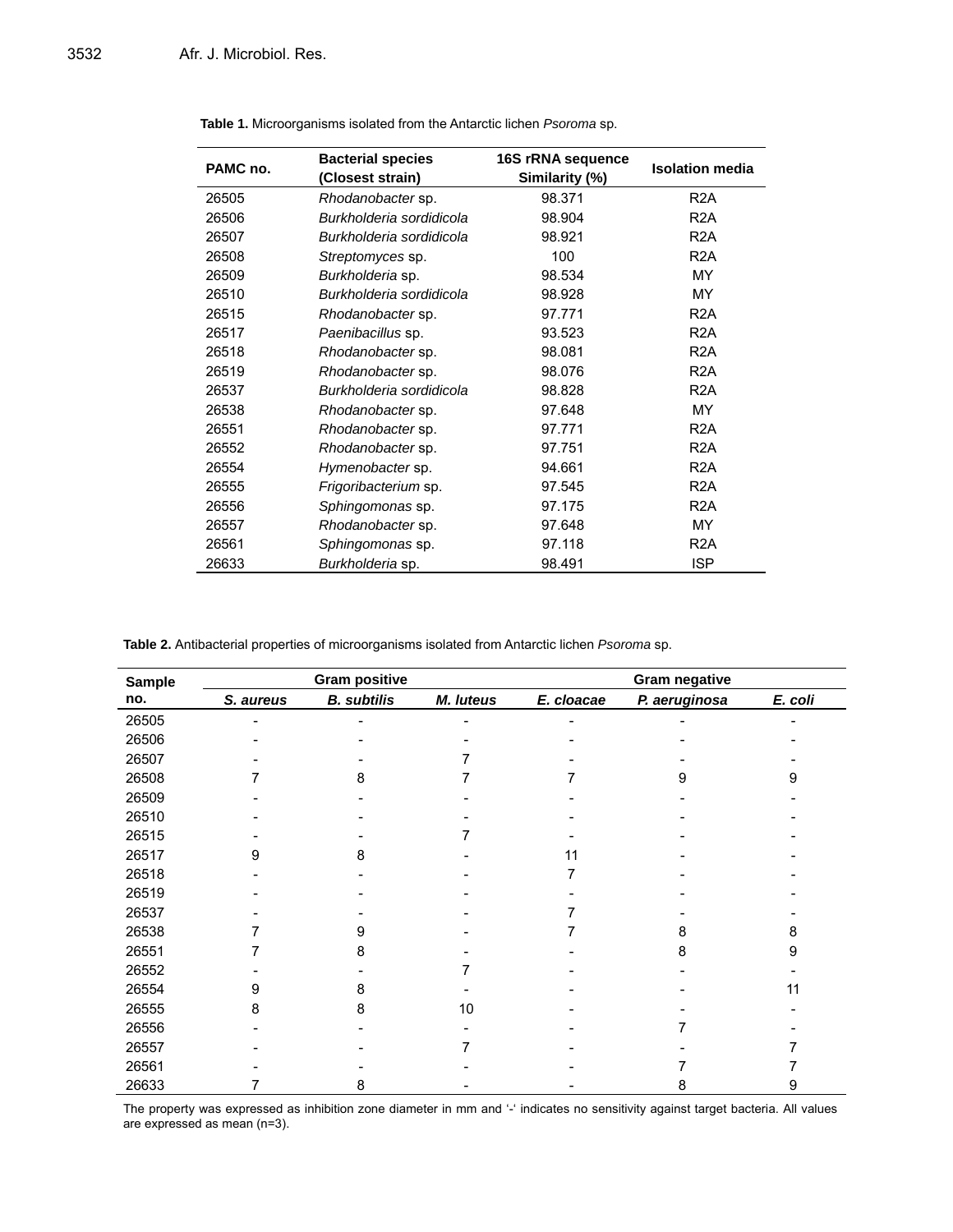| Sample no. | TPC*  | TFC** | DPPH*** | ABTS*** | <b>FRAP****</b> |
|------------|-------|-------|---------|---------|-----------------|
| 26505      | 25.43 | 26.79 | 26.48   | 18.04   | 2.39            |
| 26506      | 15.61 | 13.24 | 14.25   | 16.89   | 2.19            |
| 26507      | 9.84  | 10.02 | 19.64   | 22.31   | 3.27            |
| 26508      | 2.21  | 0.73  | 40.55   | 44.32   | 7.50            |
| 26509      | 16.53 | 10.44 | 17.02   | 19.24   | 3.17            |
| 26510      | 8.90  | 13.05 | 18.33   | 16.54   | 2.26            |
| 26515      | 14.26 | 15.04 | 25.00   | 19.27   | 2.35            |
| 26517      | 5.31  | 5.32  | 4.23    | 6.41    | 1.24            |
| 26518      | 10.08 | 11.39 | 23.71   | 24.56   | 4.30            |
| 26519      | 19.08 | 20.08 | 45.35   | 30.24   | 6.94            |
| 26537      | 20.21 | 22.36 | 60.12   | 58.69   | 7.59            |
| 26538      | 21.01 | 24.09 | 44.16   | 35.17   | 6.43            |
| 26551      | 19.54 | 14.33 | 25.61   | 22.21   | 4.36            |
| 26552      | 17.61 | 15.30 | 22.17   | 19.08   | 3.29            |
| 26554      | 4.77  | 1.59  | 4.97    | 3.85    | 1.31            |
| 26555      | 4.92  | 1.64  | 11.20   | 10.64   | 2.22            |
| 26556      | 2.37  | 6.87  | 50.61   | 55.23   | 8.56            |
| 26557      | 1.93  | 1.45  | 35.84   | 43.27   | 7.44            |
| 26561      | 2.04  | 0.98  | 10.98   | 13.28   | 3.07            |
| 26633      | 12.22 | 13.38 | 21.03   | 18.00   | 2.34            |

**Table 3.** Antioxidant properties of microorganisms isolated from Antarctic lichen *Psoroma* sp.

All values are expressed as mean (n=3).\*TPC are expressed as gallic acid equivalents (µg GAE/mg extract); \*\*TFC are expressed as catechin equivalents (µg CE/mg extract); \*\*\*Vitamin C uses as control (29.31%); \*\*\*\*FRAP are expressed as mM Fe(II)/mg extract. Ascorbic acid was used as control (6.21 mM Fe(II)/mg extract).

free-radical scavenging activity in DPPH and ABTS assay, respectively. Most of the extracts with high amount of phenolic and/or flavonoid content showed high antioxidant activities, as we have expected and as shown in the case of PAMC 26519 (*Rhodanobacter* sp., 98.076% similarity) and PAMC 26538 (*Rhodanobacter* sp., 97.648% similarity).

However, in the cases of PAMC 26508, PAMC 26556 (*Sphingomonas* sp., 97.175% similarity), and PAMC 26557 (*Rhodanobacter* sp., 97.648% similarity), their free radical scavenging activities in both DPPH and ABTS assays showed stronger activity, although they have comparably low value of TPC and TFC. It may be due to the fact that all phenolics may not have the same antioxidant activity and some of them may possess stronger activity than others. It is possible that there are synergistic or antagonistic interactions between phenolic compounds or different type of components such as carbohydrates and proteins (Rice-Evans et al., 1995).

We also carried out a FRAP assay to evaluate the reducing activity of our extract, based on the theory that antioxidant acts as reductant by performing reduction of ferric ion to ferrous ion (Benzie and Strain, 1996). So, determination of the ferrous ion formation can be used to expect the reducing power of our samples.

FRAP value of our extract varied from 1.24 to 8.56 mM

in ferrous ion/mg of extract, and high amount of ferrous ion was detected in PAMC 26556 within our extract. Other extracts have lower amount of ferrous ion than ascorbic acid that was used as control (6.21 mM Fe(II)/ mg extract).

Antioxidants are important in the prevention of human disease, and in generally, living organisms have a natural defense mechanism of antioxidant (Halliwell, 1997). Sometime because low level of antioxidant molecules cause damage or kill cells (Devasagayam et al., 2004), finding new antioxidant from natural sources is highly desirable. Therefore, our results revealed the possibility that the bacteria from lichen possess antioxidant activity are able to be used as new sources of natural antioxidant.

# **Conclusions**

Antarctica is harsh environment with low temperature and nutrient restriction. Vegetation in Antarctica is limited because these conditions are not typically ideal for their growth.

Paudel et al. (2008) found that antioxidant activity of crude extract from polar lichen was more effective than other lichen species from tropical and temperate regions.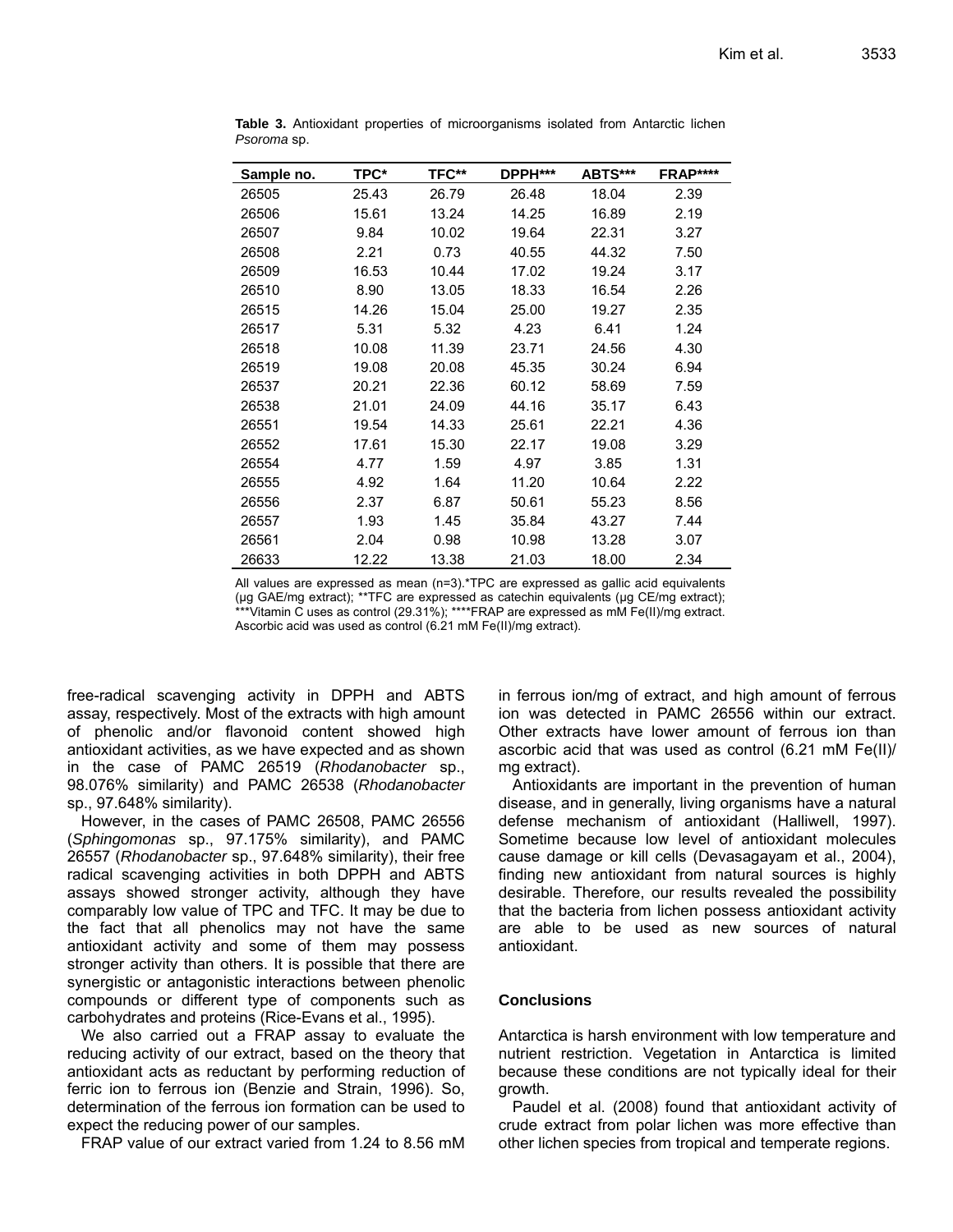This result may relate to unique mechanisms of lichen to avoid stress from high radiation, drought and very low temperature. We expected that bacterial isolates from Antarctic lichen will follow a similar pattern because of diverse bacterial communities affecting the lichen structure and ecology. In this paper, we evaluated antibacterial and antioxidant potential of 20 bacterial symbionts isolated from Antarctic lichen *Psoroma* sp. Although we did not confirm the actual active compound, they have potential to be used as novel source of antibacterial and antioxidants. To our knowledge, this is the first study investigating the biological activity of bacterial associates isolated from the Antarctic lichen *Psoroma* sp.

Since most of identified lichen substance comes from fungal symbionts of lichen, it is a novel approach to search for new antibacterial and antioxidant compound from the nature. In addition to this, this kind of study may help to understand the unique survival mechanisms of Antarctic lichen in extreme conditions.

# **Conflict of interest**

The author(s) have not declared any conflict of interests.

# **ACKNOWLEDGEMENT**

This work was supported by the Antarctic organisms: Cold-Adaptation Mechanisms and its application grant (PE14070) funded by the Korea Polar Research Institute.

#### **REFERENCES**

- Arnao MB, Cano A, Acosta M (2010). The hycrophilic and lipophlic contribution to total antioxidant activity. Food Chem. 73:239-244.
- Bauer AW, Kirby MM, Sherris JC, Truck M (1966). Antibiotic susceptibility testing by a standardized single disk method. Am. J. Clin. Pathol. 45: 493-496.
- Behera BC, Verma N, Sonone A, Makhija U (2008). Antioxidant and antibacterial properties of some culture lichens. Bioresour. Technol. 99:776-784.
- Benzie IFF, Strain JJ (1996). The ferric reducing antioxidant ability of plasma (FRAP) as a measure of "antioxidant power": the FRAP assay. Anal. Biochem. 239: 70-76.
- Bhattarai HD, Kim T, Oh H, Yim JH (2013). A new pseudodepsidone from the Antarctic lichen *Stereocaulon alpinum* and its antioxidant, antibacterial activity. J. Antibiot. (Tokyo) in press.
- Blois MS (1958). Antioxidant determinations by the use of a stable free radical. Nature 26: 1199-1200.
- Cardinale M, Puglia AM, Grube M (2006). Molecular analysis of lichenassociated bacterial communities. FEMS Microbiol. Ecol. 57:484-495.
- Cardinale M, Vieria de Castro JJr, Müller H, Berg G, Grube M (2008). In situ analysis of the bacterial community associated with the reindeer lichen *Cladonia arbuscula* reveals predominance of Alphaproteobacteria. FEMS Microbiol. Ecol. 66: 63-71.
- Devasagayam TPA, Tilak JC, Boloor KK, Sane KS, Ghaskadbi SS, Lele RD (2004). Free radicals and antioxidants in human health: current status and future prospects. J. Assoc. Physicians India 52:794-804.
- Gardner PT, White TAC, McPhail DB, Duthie GG (2000). The relative contributions of vitamin C, carotenoids and phenolics to the antioxidant potential of fruit juices. Food Chem. 68:471-474.
- González I, Ayuso-Sacido A, Anderson A, Genilloud O (2005). Actinomycetes isolated from lichens: evaluation of their diversity and detection of biosynthetic gene sequences. FEMS Microbiol. Ecol. 54:401-415.
- Grice HC (1996). Safety evaluation of butylatedhydroxytoluene (BHT) in the liver, lung and gastrointestinal tract. Food Chem. 54: 401-415.
- Grube M, Cardinale M, Vieria de Castro JJr, Müller H, Berg G (2009). Species-specific structural and functional diversity of bacterial communities in lichen symbioses. ISME J. 3:1105-1115.
- Gulluce M, Aslan A, Sokmen M, Sahin F, Adiguzel A, Agar G, Sokmen A (2006). Screening the antioxidant and antimicrobial properties of the lichens *Parmella saxatilis*, *Platismatia glauca*, *Ramalina pollinaria*, *Ramalina polymorpha* and *Umbilicaria nylanderiana*. Phytomedicine 13:515-521.
- Halliwell B (1997). Antioxidant and human disease: a general introduction. Nutr. Rev. 55:44-49.
- Halvorsen BL, Holte K, Myhrstad MCW, Barikmo I, Hvattum E, Rember SF, Wold AB, Haffner K, Baugerød H, Andersen LF (2002). A systematic screening of total antioxidants in dietary plants. J. Nutr. 132:461-471.
- Hidalgo ME, Fernandez E, Quilhot W, Lissi EA (1993). Photohemolytic activity of lichen metabolites. J. Photochem. Photobiol. B. 21: 37-40.
- Huneck S (1999). The significance of lichens and their metabolites. Naturwissenschaften 86:559-570.
- Ingólfsdóttir K, Chung GAC, Skúlason VG, Gissurarson SR, Vilhelmsdóttir M (1998). Antimycobacterial activity of lichens metabolites in vitro. Eur. J. Pharm. Sci. 6:141-144.
- Kim MK, Park H, Oh T-J (2012a). Antibacterial properties associated with microorganisms isolated from Arctic lichens. Kor. J. Micorobiol. Biotechnol. 40:380-388.
- Kim MK, Park H, Oh T-J (2012b). Antioxidant activities of bacterial culture extracts isolated from Arctic lichens. Kor. J. Micorobiol. Biotechnol. 40: 333-338.
- Kim MK, Park H, Oh T-J (2013a). Antimicrobial properties of the bacterial associates of the Arctic lichen *Stereocaulon* sp. Afr. J. Micorobiol. Res. 7: 3651-3657.
- Kim MK, Park H, Oh T-J (2013b). Antioxidant properties of various microorganisms isolated from Arctic lichen *Stereocaulon* spp. Kor. J. Micorobiol. Biotechnol. 41: 350-357.
- Kosanić M, Ranković B, Vukojević J (2011). Antioxidant properties of some lichen species. J. Food Sci. Technol. 48: 584-598.
- Lane DJ (1991). 16S/23S rRNA sequencing, In Nucleic acid techniques in bacterial systematic (Stackebrandt, E. & Goodfellow, M., eds.): New York: John Wiley & Sons Press. pp. 115-175.
- Lauterwein M, Oethinger M, Belsner K, Peters T, Marre R (1995). In vitro activities of the lichen secondary metabolites vulpinic acid, (+) usnic acid, and (-)-usnic acid against aerobic and anaerobic microorganisms. Antimicrob. Agents Chemother. 39:2541-2523.
- Lawrey JD (1989). Lichen secondary compound: evidence for a correspondence between antiherbivore and antimicrobial function. J. Bryol. 92:326-328.
- Lindsay D (1978). The role of lichens in Antarctic ecosystems. Bryologist 81:268-276.
- Luo H, Yamamoto Y, Jeon HS, Liu YP, Jung JS, Koh YJ, Hur JS (2011). Production of anti-Helicobacter pylori metabolites by the lichenforming fungus *Nephromopsis pallescens*. J. Microbiol. 49:66-70.
- Molnár K, Farkas E (2010). Current results on biological activities of lichen secondary metabolites : a review. Z naturforsch. C. 65:157- 173.
- Morita H, Tsuchiya T, Kishibe K, Noya S, Shiro M, Hirasawa Y (2009). antimitotic activity of lobaric acid and a new benzofuran, sakisacaulon A from *Stereocaulon sasakii*. Bioorg. Med. Chem. 19: 3679-3681.
- Muller K (2001). Pharmaceutically relevant metabolites from lichens. Appl. Microbiol. Biotechnol. 56: 9-16.
- Oksanen I (2006). Ecological and biotechnological aspects of lichens. J. Microb. Biotechnol. 73: 723-734.
- Paudel B, Bhattarai HD, Lee HK, Oh H, Shin HW, Yim JH (2010). Antibacterial activities of Ramalin, usnic acid and its three derivatives isolated from the Antarctic lichen *Ramalina terebrata*. Z naturforsch. C. 65: 34-38.
- Paudel B, Bhattarai HD, Lee JS, Hong SG, Shin HW, Yim JH (2008). Antibacterial potential of Antarctic lichens against human pathogenic